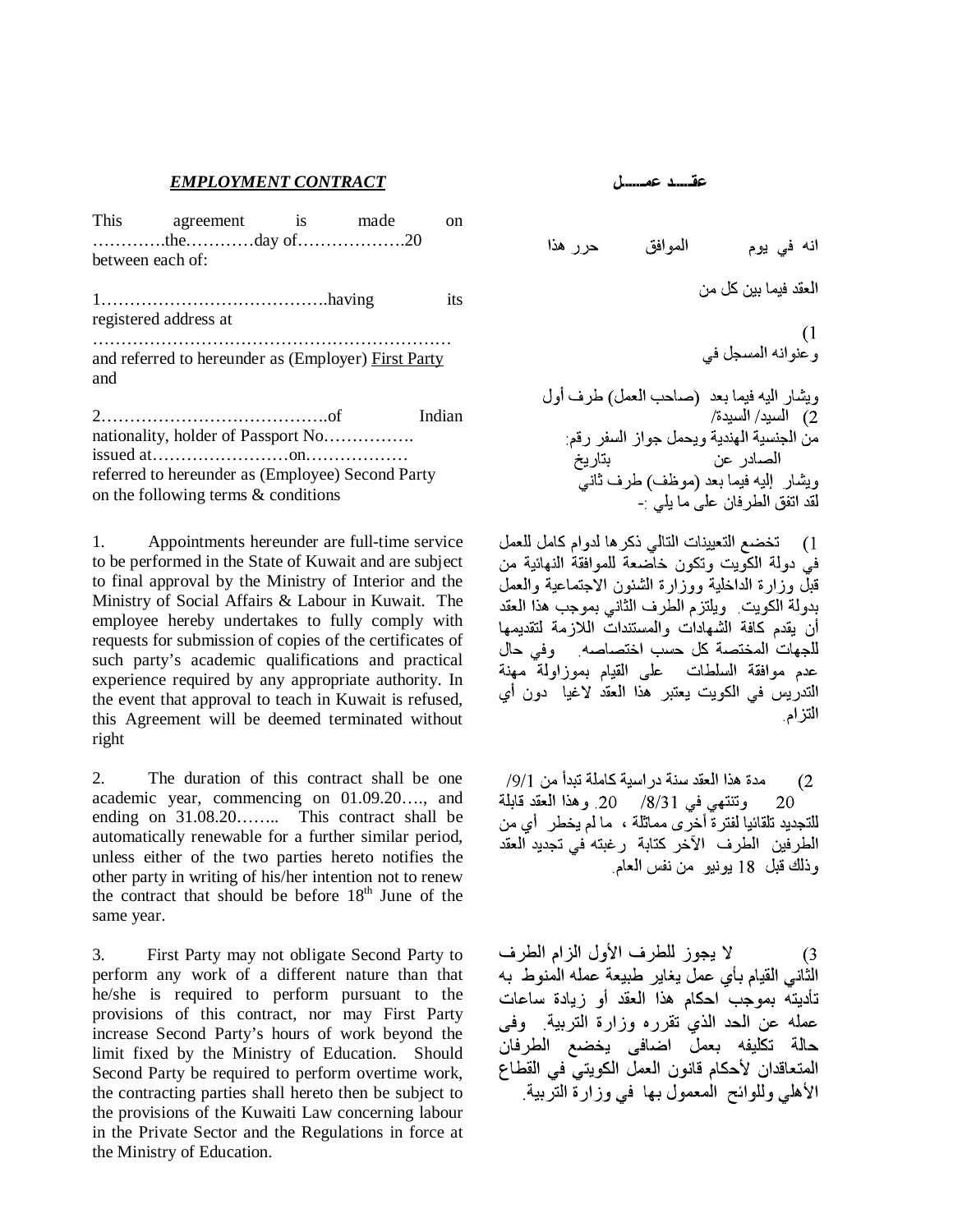4. The Employee's employment hereunder shall be in the capacity of a Teacher. The Employee's responsibilities and duties shall be such as are normally associated with such a position at the Employer's place of work.

5. Pursuant to this contract, the Second Party (Employee) shall be under probationary period not exceeding 60 days and commencing from the date of starting his/her work. During the probationary period, either party may terminate this contract without notice.

6. The Employee shall receive a salary of KD…….(Kuwaiti Dinar…………………only) payable in arrears at the end of each month. The salary shall be paid from the actual date of arrival of the Employee. Benefits provided in kind and other fringe benefits, specified in special conditions attached hereto, shall be deemed supplements to such salary.

. It is hereby agreed that the Employee shall devote such time, attention and endeavour as shall be reasonably required for the discharge of the Employee's duties hereunder, and shall not, during the term hereof, enter into the services of, or be employed in any capacity or for any purpose whatsoever by any person, firm or corporation, other than the Employer, nor during the said period of time be engaged in any business, enterprise or undertaking in Kuwait other than the Employee's employment hereunder

. As part of the consideration, given by the Employer for the services to be rendered under this agreement, the Employee agrees not to divulge, publish or otherwise reveal either directly or indirectly to any person, firm or corporation, any knowledge or information or any facts concerning any of the business of the Employer.

. Neither the Employer, nor the Employee could unilaterally terminate this contract during the school year without the prior approval of the Ministry of Education, unless both parties agree to this termination, or the termination is made in accordance with the disciplinary code or the labour law, in which both aforementioned cases, it will be sufficient to inform the Ministry of Education with one week and the ministry will be consulted regarding placement of a substitute.

10. Annual summer holiday pay is counted prorata from the job starting date or if the contract is terminated before  $31<sup>st</sup>$  August 20....

4) سوف يتم تعيين الطرف الثاني بوظيفة مدرسة ولا تخرج مسؤولياته عن المُسؤوليات والوَّاجباتُ التي تَحكم الوَّظَّانَف المَماثلة فيَّ نَفْس مو قع العمل

بموجب هذا المغد يكون الطرف الثانبي/  $(5)$ الموظف تحت التجربة لمدة أقصاها ستون يوما تبدأ من تاريخ مباشرة العمل ويحق لأى من الطر فين خلالها انهاء هذا العقد بدون إعلان

يقبض الموظف راتبا شهريا قيمته .............. - 6 يدفع نهاية كل شهر، ويدفع الراتب من التاريخ الفعلي لوصُّول الموظف وسوفٌ يضاف إلى الراتب المزايًّا وَالْمَزَايَا النوْعِية الوارْدةُ في الشروط الْخَاصَة المرْفَقَة يهذا العقد

يتعهد الموظف بأن يبذل أقصىي ما لديه من  $(7)$ جُهدا وان يولمي الممهام المنوط به ۖ والاهتمام بالواجب الذي يُستلزم تنفَّيذها فولا يجوز للمُوظف طوالُ فترة سريّان هذا العقد أن يتعاقد مع أيّ شخصّ آخر بأّي صفّة سريين مصطلحة من يسعد منع من السلس السرب في سعة<br>لأداء خدمة معينة، ولا مع أي مؤسسة أو هيئة بخلاف الطرف الأول (صاحب العملّ) . ولا يجوز له كذلك مزاولة أي عَمل آخر في الكويت لصـالح أي جهة .<br>بخلاف العمل الذي يؤديه لصالح الطرف الأول

كجزء من الدراسة التي قدمها صاحب العمل يلتَّزم الموظف بموجب هذا العقَّد بعدم از المة أو نشر أو افشاء أي معلومة تخص سير العمل لأي طرف آخر أو مؤسسة أو هيئة ۖ وكذلك ۖ أي معرفة أو أي معلومات أو وقائع فيما يتعلق بأن من الأعمال التجارية الخاصة بر ب العمل

لا يجوز لكل من طرفي العقد النهاءه  $(9)$ بارادته المفردة خلا ل العام الدراسي دون الحصول علىي موافقة وزارة التربية ما لّم يتفق الطرفان كتابيا على انهائه أو ما لم يكن فضل الطرف الثاني قد تم طبقا لما ورد بلائحة الجزاءات أو قانون العمل، فيكفى في هاتين المحالتين اشعار وزارة التربية خلال أسبوع ويتدار س معها في شأن تعيين البديل.

تم احتساب أجر – أيام العطلة الصيفية السنوية -69 في تاريخ لأحق لتاريخ بدّء العمل أو اذا انهي عقده قبل  $-20$  أغسطس 20